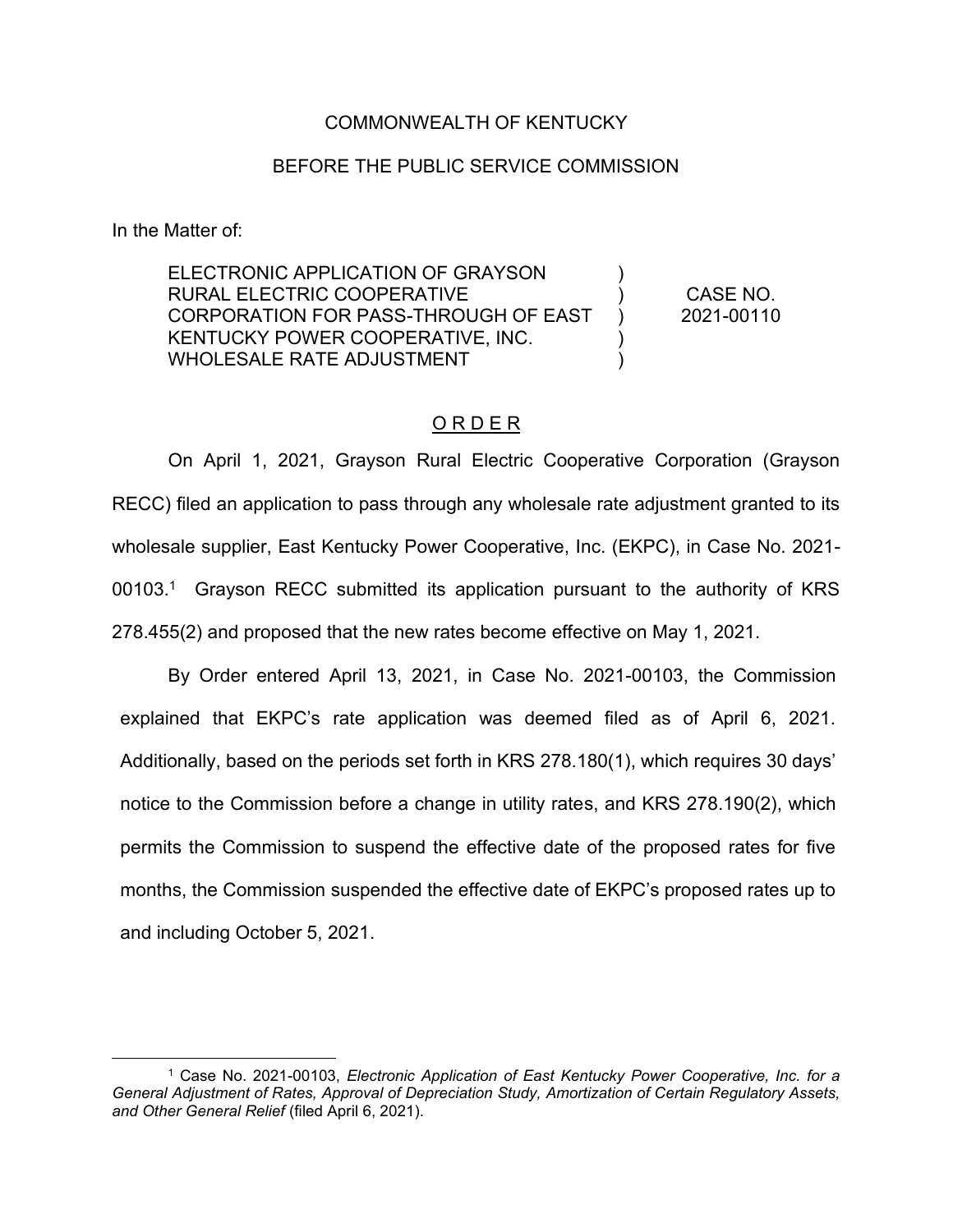KRS 278.455(2) provides that the rates of a distribution cooperative shall become effective on the same date as those of its wholesale supplier. Consequently, Grayson RECC's proposed rates may not become effective until the Commission renders a decision in EKPC's proposed rates or until EKPC's rates become effective as a matter of law. Therefore, the Commission will suspend the effective date of Grayson RECC's proposed rates up to and including October 5, 2021.

The Commission further finds that a procedural schedule should be established to review the reasonableness of the proposed rates. The procedural schedule is attached hereto as an Appendix to this Order and is incorporated herein.

IT IS THEREFORE ORDERED that:

1. Grayson RECC's proposed rates are suspended for five months, up to and including October 5, 2021.

2. The procedural schedule set forth in the Appendix to this Order shall be followed.

3. a. Responses to requests for information in paper medium shall be appropriately bound, tabbed and indexed, with the original and an electronic version to the Commission. Electronic documents shall be in portable document format (PDF), shall be searchable, and shall be appropriately bookmarked. Each response shall include the name of the witness responsible for responding to the questions related to the information provided.

b. Each response shall be answered under oath or, for representatives of a public or private corporation or a partnership or an association or a governmental agency, be accompanied by a signed certification of the preparer or person supervising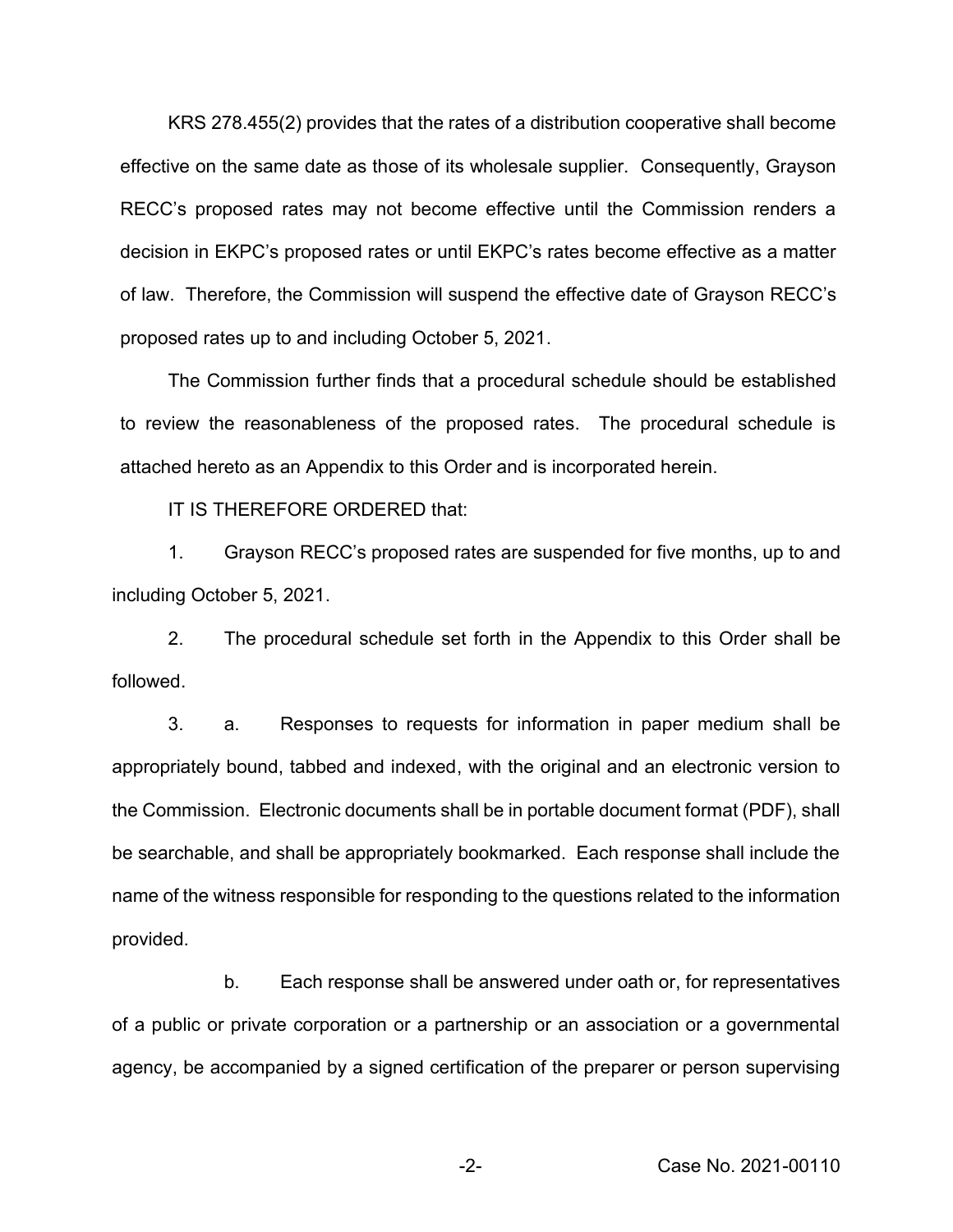the preparation of the response on behalf of the entity that the response is true and accurate to the best of that person's knowledge, information, and belief formed after a reasonable inquiry.

c. A party shall make timely amendment to any prior response if it obtains information that indicates the response was incorrect when made or, though correct when made, is now incorrect in any material respect.

d. For any request to which a party fails or refuses to furnish all or part of the requested information that party shall provide a written explanation of the specific grounds for its failure to completely and precisely respond.

e. Careful attention should be given to copied material to ensure that it is legible. When the requested information has been previously provided in this proceeding in the requested format, reference may be made to the specific location of that information in responding to this request.

f. Any party filing a paper containing personal information shall, in accordance with 807 KAR 5:001, Section 4(10), encrypt or redact the paper so that the personal information cannot be read.

4. Any party filing a paper with the Commission shall file an original in paper medium and an electronic copy in accordance with the electronic filing procedures set forth in 807 KAR 5:001, Section 8. The original in paper medium shall be appropriately bound, tabbed, and indexed. Electronic documents shall be in portable document format (PDF), shall be searchable, and shall be appropriately bookmarked. The Commission directs the parties to the Commission's March 16, 2020 and March 24, 2020 Orders in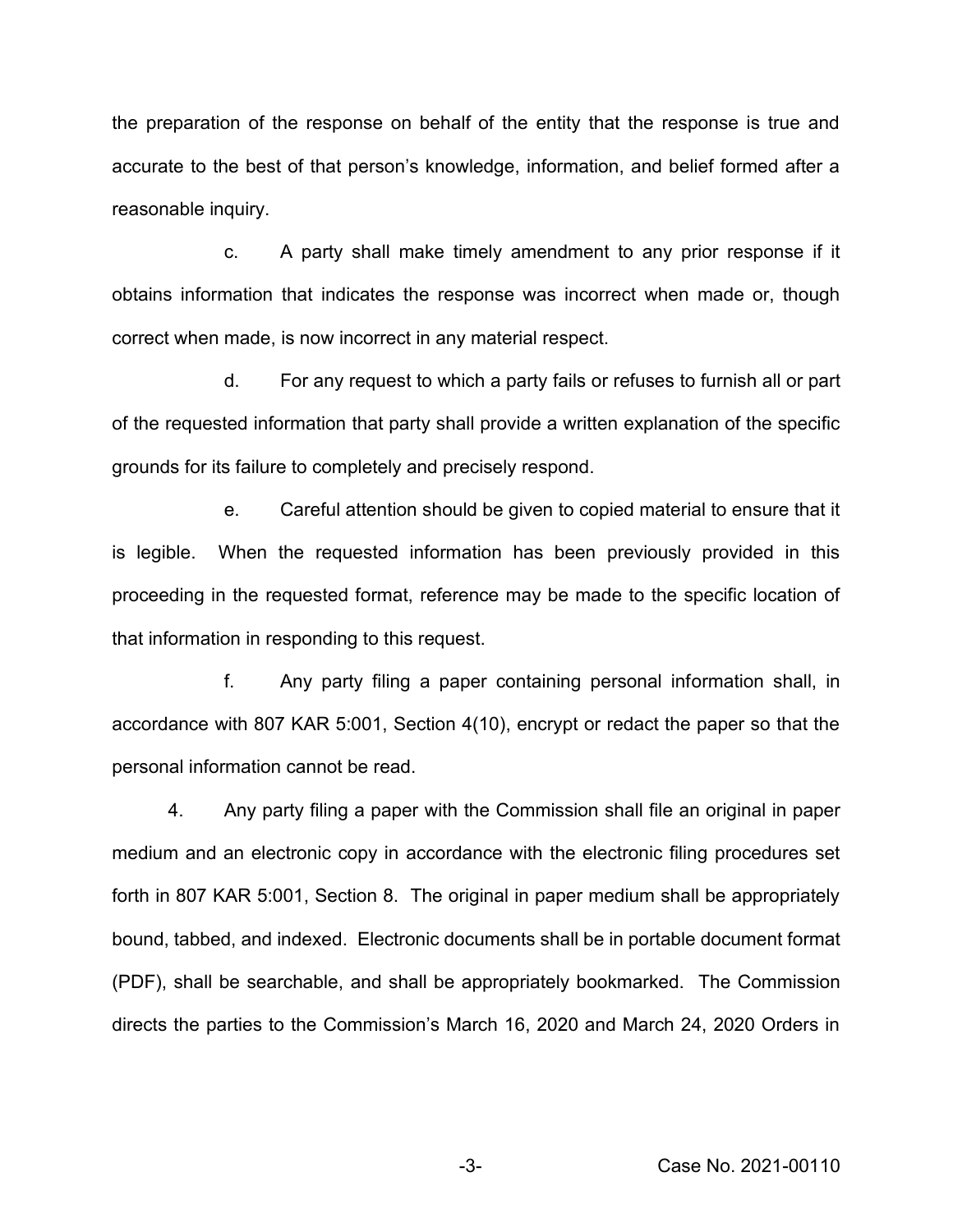Case No. 2020-000852 regarding filings with the Commission. The Commission expects the original documents to be filed with the Commission within 30 days of the lifting of the current state of emergency.

5. As set forth in 807 KAR 5:001, Section 4(11)(a), a person requesting permissive intervention in a Commission proceeding is required to demonstrate either (1) a special interest in the proceeding which is not adequately represented in the case, or (2) that the person requesting permissive intervention is likely to present issues or develop facts that will assist the Commission in fully considering the matter without unduly complicating or disrupting the proceedings. Further, KRS 278.040(2) requires that a person seeking intervention must have an interest in the rates or service of a utility, as those are the only matters that are subject to the Commission's jurisdiction. Therefore, any person requesting to intervene in a Commission proceeding must state with specificity the person's special interest that is not otherwise adequately represented, or the issues and facts that the person will present that will assist the Commission in fully considering the matter. A mere recitation of the quantity of utility service consumed by the movant or a general statement regarding a potential impact of possible modification of rates will not be deemed sufficient to establish a special interest. In addition, any motion to intervene filed after the date established in the procedural schedule shall also show good cause for being untimely. If the untimely motion is granted, the movant shall accept and abide by the existing procedural schedule.

<sup>2</sup> Case No. 2020-00085, *Electronic Emergency Docket Related to the Novel Coronavirus COVID-19* (Ky. PSC Mar. 16, 2020), Order at 5–6. Case No. 2020-00085, *Electronic Emergency Docket Related to the Novel Coronavirus COVID-19* (Ky. PSC Mar. 24, 2020), Order at 1–3.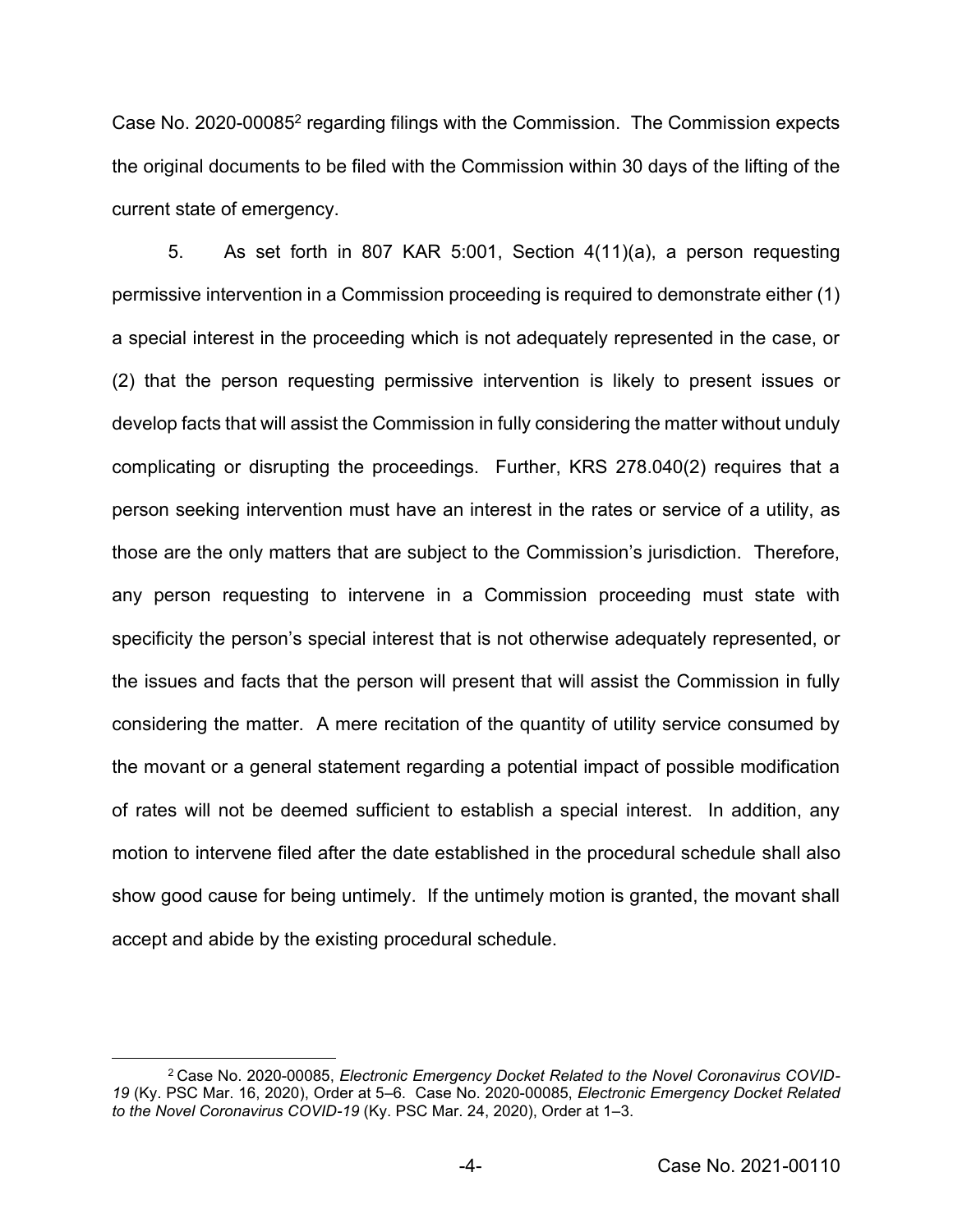6. Grayson RECC shall give notice of the hearing in accordance with the provisions set forth in 807 KAR 5:001, Section 9(2). In addition, the notice of hearing shall include the following statements: "This hearing will be streamed live and may be viewed on the PSC website, psc.ky.gov"; and "Public comments may be made at the beginning of the hearing. Those wishing to make oral public comments may do so by following the instructions list on the PSC website, psc.ky.gov." At the time publication is requested, Grayson RECC shall forward a duplicate of the notice and request to the Commission.

7. At any public hearing in this matter, neither opening statements nor summarization of direct testimonies shall be permitted.

8. Pursuant to KRS 278.360 and 807 KAR 5:001, Section 9(9), a digital video recording shall be made of the hearing.

9. The Commission does not look favorably upon motions for continuance. Accordingly, motions for extensions of time with respect to the schedule herein shall be made in writing and will be granted only upon a showing of good cause.

10. Nothing contained herein shall prevent the Commission from entering further Orders in this matter.

-5- Case No. 2021-00110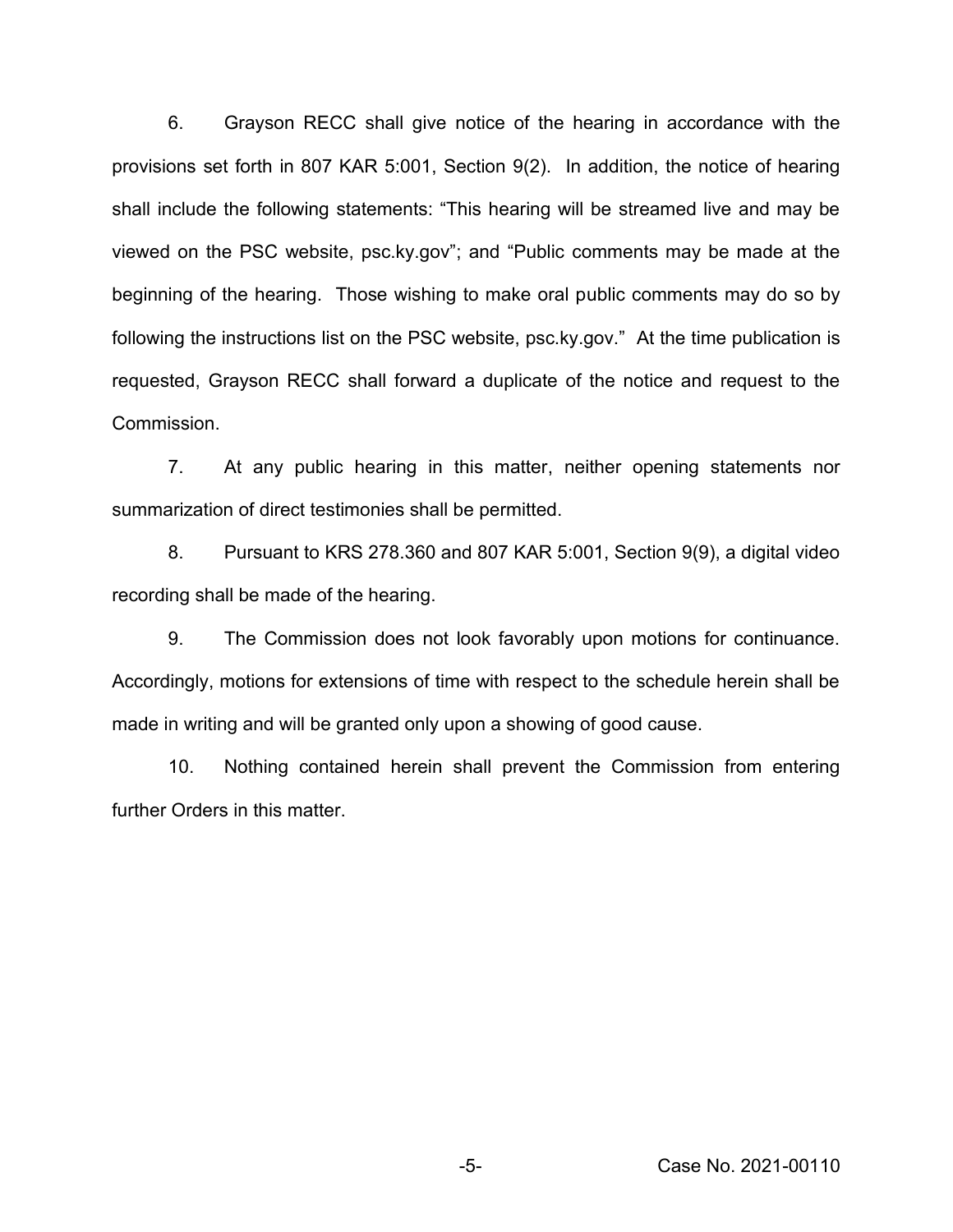By the Commission



ATTEST:

 $\sqrt{\alpha}$ 

Executive Director

Case No. 2021-00110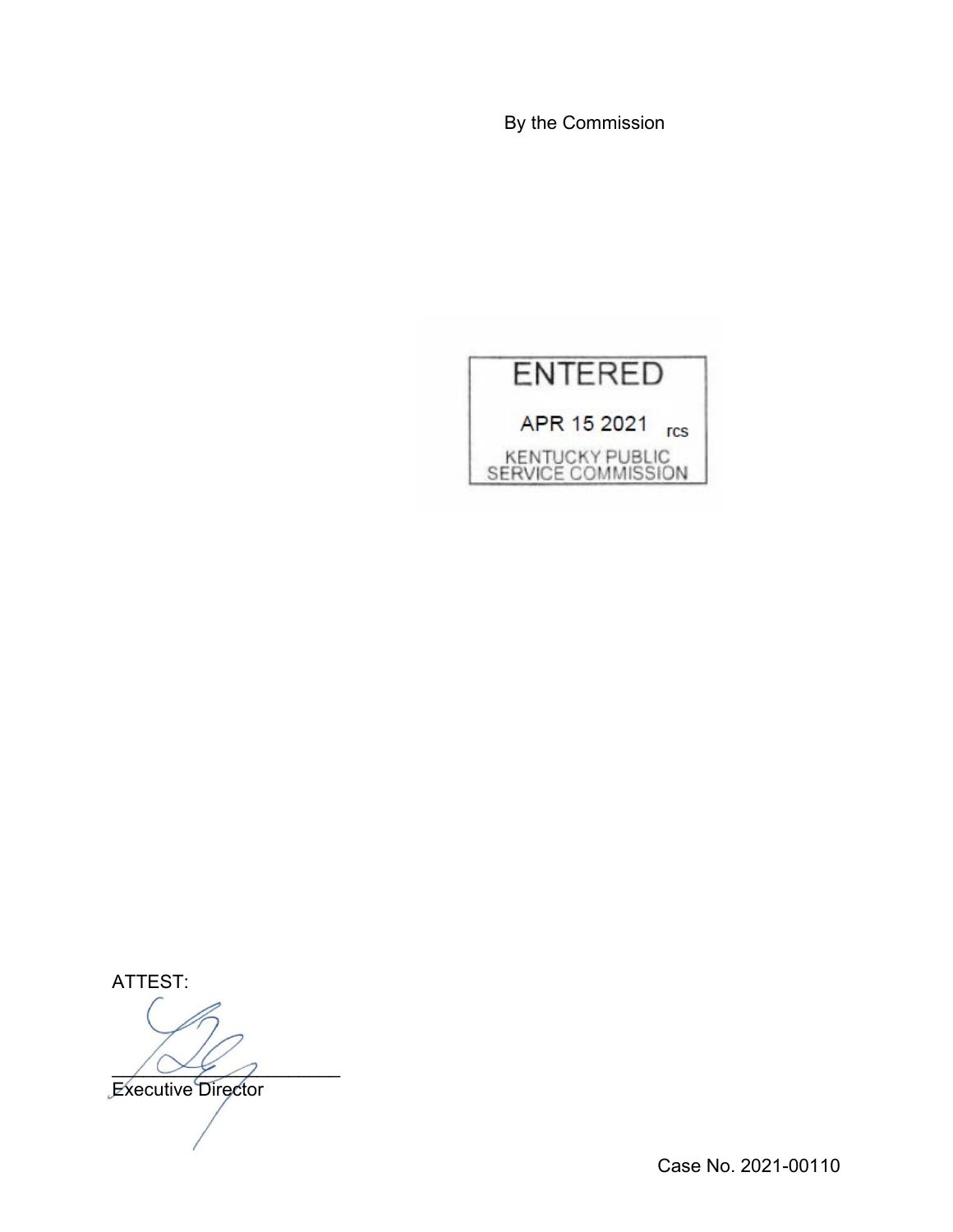# APPENDIX

## APPENDIX TO AN ORDER OF THE KENTUCKY PUBLIC SERVICE COMMISSION IN CASE NO. 2021-00110 DATED APR 15 2021

| All initial requests for information to Grayson RECC shall                                                                                                                                         |  |
|----------------------------------------------------------------------------------------------------------------------------------------------------------------------------------------------------|--|
| Grayson RECC shall file responses to initial requests for                                                                                                                                          |  |
| All supplemental requests for information to Grayson RECC                                                                                                                                          |  |
| Grayson RECC shall file responses to supplemental requests                                                                                                                                         |  |
| Intervenor testimony, if any, in verified prepared                                                                                                                                                 |  |
| All requests for information to Intervenors shall                                                                                                                                                  |  |
| Intervenors shall file responses to requests for                                                                                                                                                   |  |
| Grayson RECC shall file, in verified form, its rebuttal                                                                                                                                            |  |
| Last day for Grayson RECC to publish notice of hearing To be scheduled                                                                                                                             |  |
| Public Hearing to be held in the Richard Raff Hearing Room<br>at the offices of the Public Service Commission at 211 Sower Boulevard,<br>Frankfort, Kentucky, for the purpose of cross-examination |  |
|                                                                                                                                                                                                    |  |